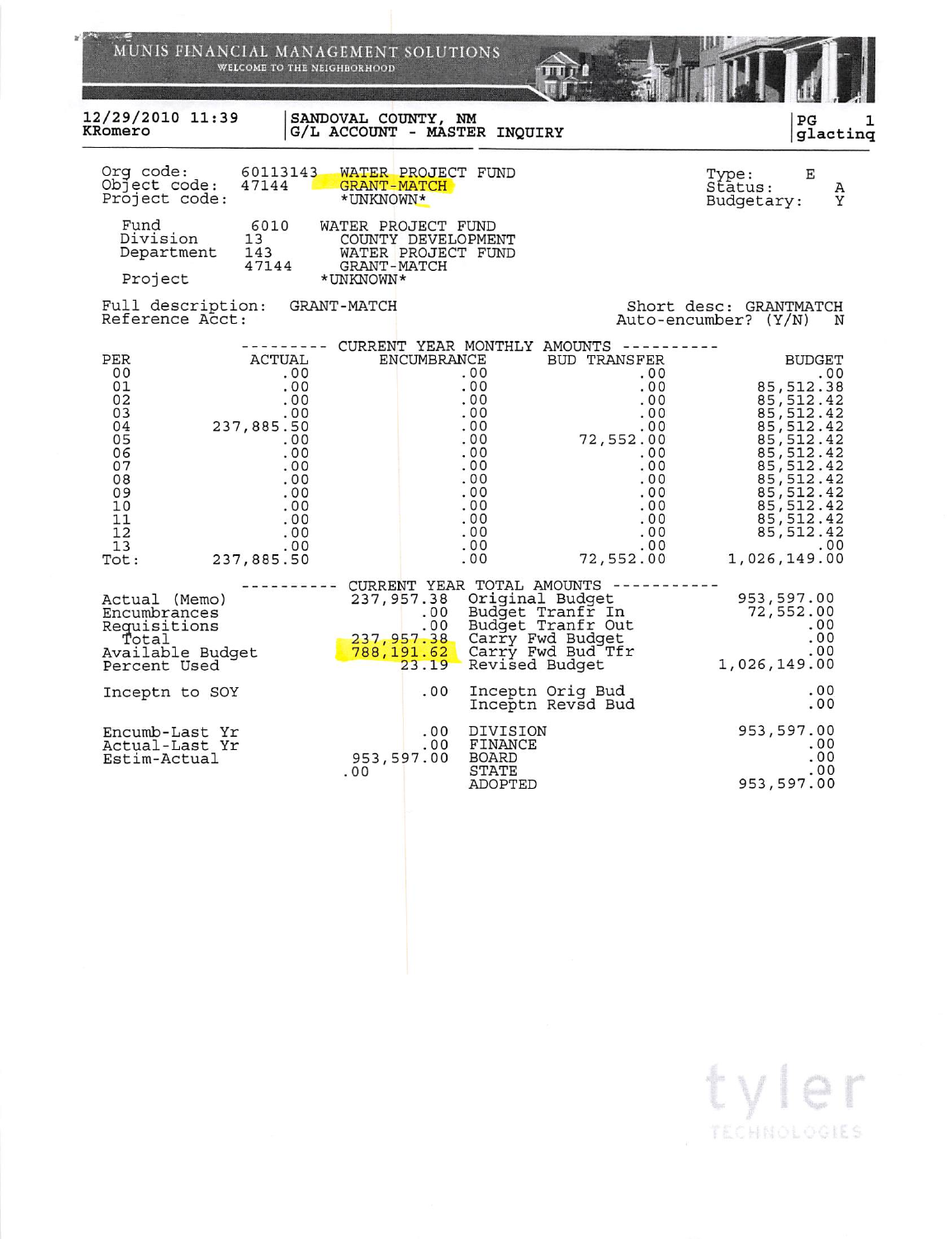|                                                                                                                                                                                         | WELCOME TO THE NEIGHBORHOOD                                                                                                                                                                           | MUNIS FINANCIAL MANAGEMENT SOLUTIONS                                                                                                                                                                                                                          |                                                                                                                                                                                     |                                                                                                                                 |                                                             |
|-----------------------------------------------------------------------------------------------------------------------------------------------------------------------------------------|-------------------------------------------------------------------------------------------------------------------------------------------------------------------------------------------------------|---------------------------------------------------------------------------------------------------------------------------------------------------------------------------------------------------------------------------------------------------------------|-------------------------------------------------------------------------------------------------------------------------------------------------------------------------------------|---------------------------------------------------------------------------------------------------------------------------------|-------------------------------------------------------------|
| 12/29/2010 11:39<br>KRomero                                                                                                                                                             |                                                                                                                                                                                                       | SANDOVAL COUNTY, NM<br>G/L ACCOUNT - MASTER INQUIRY                                                                                                                                                                                                           |                                                                                                                                                                                     |                                                                                                                                 | $_{PG}$<br>glacting                                         |
| PER<br>00<br>01<br>02<br>03<br>04<br>05<br>06<br>07<br>08<br>09<br>10<br>11<br>12<br>13<br>Tot:                                                                                         | ACTUAL<br>.00<br>.00<br>.00<br>.00<br>.00<br>.00<br>.00<br>.00<br>.00<br>.00<br>.00<br>.00<br>.00<br>.00<br>.00                                                                                       | LAST YEAR MONTHLY AMOUNTS<br>ENCUMBRANCE<br>.00<br>.00<br>.00<br>.00<br>.00<br>.00<br>.00<br>.00<br>.00<br>.00<br>.00<br>.00<br>.00<br>.00<br>.00                                                                                                             |                                                                                                                                                                                     | <b>BUDGET</b><br>.00<br>.00<br>.00<br>.00<br>.00<br>.00<br>.00<br>.00<br>.00<br>.00<br>.00<br>.00<br>.00<br>.00<br>.00          |                                                             |
| 2009 Actual<br>2009 Encumbrance<br>2009 Memo Bal<br>2008 Actual<br>2007 Actual<br>2006 Actual<br>2005 Actual<br>2004 Actual<br>2003 Actual<br>2002 Actual<br>2001 Actual<br>2000 Actual | 2009 Closed @ YE                                                                                                                                                                                      | ----------- PRIOR YEARS TOTAL AMOUNTS -------<br>.00<br>.00<br>.00<br>.00<br>.00<br>.00<br>.00<br>.00<br>.00<br>.00<br>.00<br>.00<br>.00                                                                                                                      | 2009 Orig_Budget<br>2009 Bud Tfr In<br>2009 Bud Tfr Out<br>2009 C Fwd Budget<br>2009 Revsd Budget<br>2008 Orig Budget<br>2008 Revsd Budget<br>2007 Orig Budget<br>2007 Revsd Budget |                                                                                                                                 | .00<br>.00<br>.00<br>.00<br>.00<br>.00<br>.00<br>.00<br>.00 |
| PER<br>00<br>01<br>02<br>03<br>04<br>05<br>06<br>07<br>08<br>09<br>10<br>11<br>12<br>13<br>Tot:                                                                                         | 2011 BUDGET<br>.00<br>66,545.84<br>66,545.47<br>66,545.47<br>66, 545.47<br>66,545.47<br>66,545.47<br>66,545.47<br>66,545.47<br>66,545.47<br>66,545.47<br>66, 545.47<br>66,545.46<br>.00<br>798,546.00 | ------- FUTURE YEAR AMOUNTS -------<br>2011 DIVISION<br>2011 FINANCE<br>2011 BOARD<br>2011 STATE<br>2011 ADOPTED<br>2011 Revised<br>2012 Estimate<br>2013 Estimate<br>2014 Estimate<br>2015 Estimate<br>2011 Memo Bal<br>2011 Encumbrance<br>2011 Requisition |                                                                                                                                                                                     | <b>BUDGET</b><br>.00<br>.00<br>.00<br>.00<br>788,192.00<br>798,546.00<br>.00<br>.00<br>.00<br>.00<br>605.55<br>.00<br>10,000.00 | .00<br>.00<br>.00<br>.00<br>.00<br>.00<br>.00<br>.00<br>.00 |
|                                                                                                                                                                                         |                                                                                                                                                                                                       |                                                                                                                                                                                                                                                               |                                                                                                                                                                                     |                                                                                                                                 |                                                             |

 $\mathcal{D}$ 

\*\* END OF REPORT - Generated by KELLY ROMERO \*\*

tyler